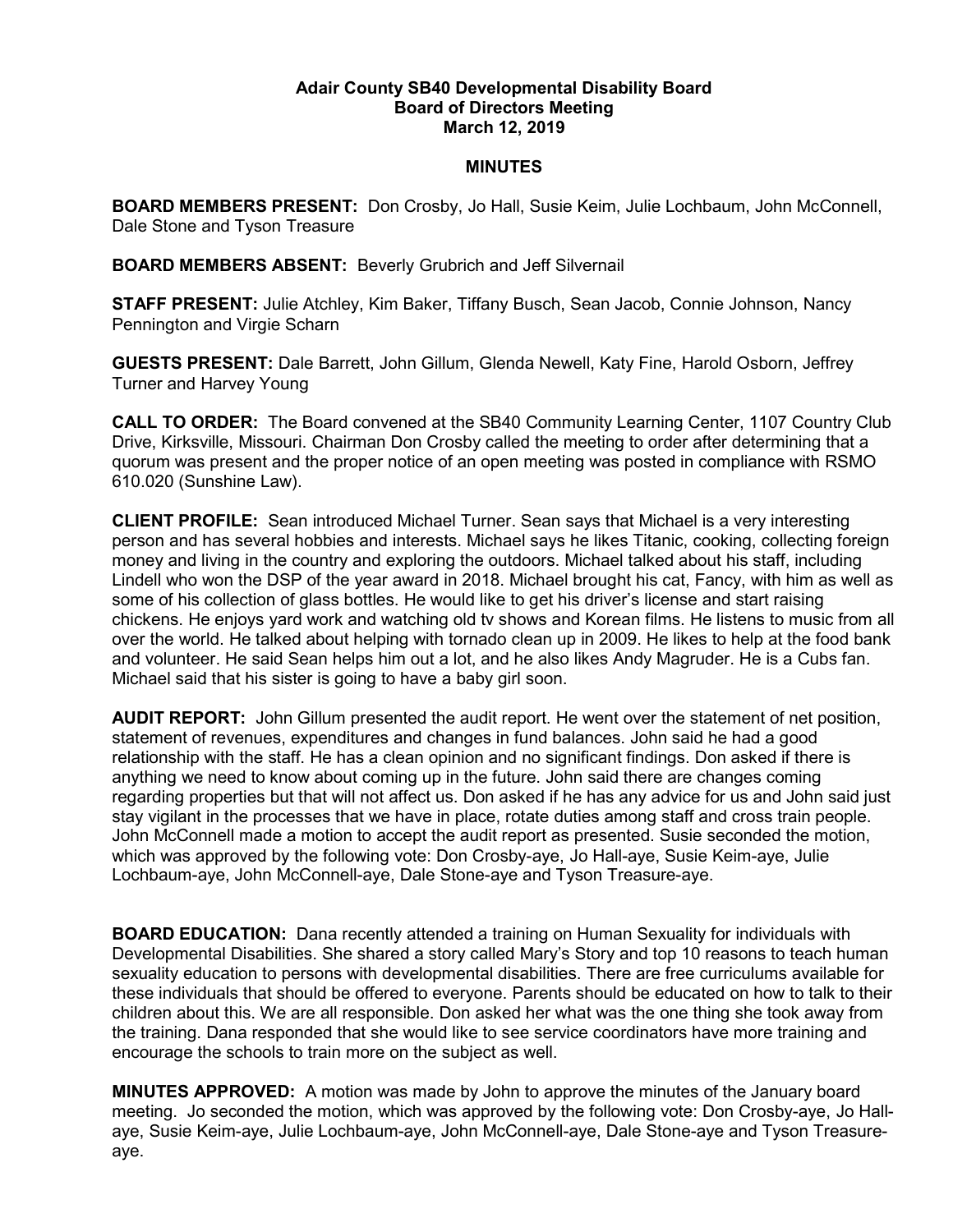TREASURER'S REPORT APPROVED: Julie Atchley presented the financial statements for December. We are back over one million dollars in reserves due to property tax revenue. Targeted Case Management Receipts are at 66%. Expenses are on track for the year. Conferences and Workshops is over budget due to the Annual Meeting as well as snow removal due to the excessive snow this season. Ongoing funding approvals are at \$168,079 consisting mostly of personal assistant services, waiver match and Wonderland camp.

Dale made a motion to approve the financial statements as presented. Julie seconded the motion, which passed with the following vote: Don Crosby-aye, Jo Hall-aye, Susie Keim-aye, Julie Lochbaumaye, John McConnell-aye, Dale Stone-aye and Tyson Treasure-aye.

FUNDING REQUESTS: January requests were over \$15,000 due to renewing personal assistant services. February was mostly dental and transportation. We have two funding requests that were approved by email vote that need to be ratified. We are also asking for approval for funding for an individual for registration fees and travel expenses for a conference related to the individual's disability.Jo made a motion to ratify the two email votes and approve the funding request presented. John seconded the motion, which passed with the following vote: Don Crosby-aye, Jo Hall-aye, Susie Keim-aye, Julie Lochbaum-aye, John McConnell-aye, Dale Stone-aye and Tyson Treasure-aye.

Community Opportunities presented a funding request. Dale Barrett thanked the board for helping with funding in the past. He said that Katy is resigning as executive director, and they are in the process of finding her successor. He is asking for our continued support. Katy presented the details of the funding request. The request is for a shortfall in their operating budget of \$44,000 to get them through July. Don asked if they see improvements in plans to improve income. Katy responded that the number of individuals that they have making minimum wage continues to increase. They have received a few new contracts recently. Tyson commented that he thinks Community Opportunities has done everything they can to improve, but he is concerned about the future and what they would doif we didn't have the funds to help them in the future. Don stated that the enabling legislation of the SB40 Board discussed supporting the sheltered workshop and other related services for people with developmental disabilities. Katy said there are 53 individuals employed there, with 21 having developmental disabilities. John made a motion to accept the funding request as presented. Dale seconded the motion, which passed with the following vote: Don Crosby-aye, Jo Hall-aye, Susie Keim-aye, Julie Lochbaum-aye, John McConnell-aye, Dale Stone-aye and Tyson Treasure-aye.

EMPLOYEE RELATIONS REPORT: Tiffany is now the chair of the employee relations committee. There is nothing to report at this time.

EXECUTIVE DIRECTOR'S REPORT: Nancy presented her reports for the previous months. February was difficult as far as logging as there were lots of hours missed due to the weather; however, the service coordinators still logged over 85% of their time. We were featured in two Columbia newspapers as well as the Daily Express for our Purple Ribbon award. MACDDS has been very busy, they are working on a new governance structure. They will have a subset of their organization to act as their board to make decisions. Nancy has been appointed to three committees and nominated for a positon on the board. They approved the new Targeted Case Management contract. Nancy has applied for the Midwest Leadership Institute. She is meeting with the Governor regarding the Greenwood Center. Kim and Melissa are taking some individuals to Jeff City for legislative day. If Nancy is accepted to the Midwest Leadership Institute, she will be there during the time that the next board meeting is scheduled. It was discussed that the meeting would be moved back a week if she is accepted.

OTHER BUSINESS/ANNOUNCEMENTS: Nancy asked for approval to purchase new conference tables and chairs up to \$9,000. Tyson made a motion to approve the funding request as presented. John seconded the motion, which passed with the following vote: Don Crosby-aye, Jo Hall-aye, Susie Keim-aye, Julie Lochbaum-aye, John McConnell-aye, Dale Stone-aye and Tyson Treasure-aye.